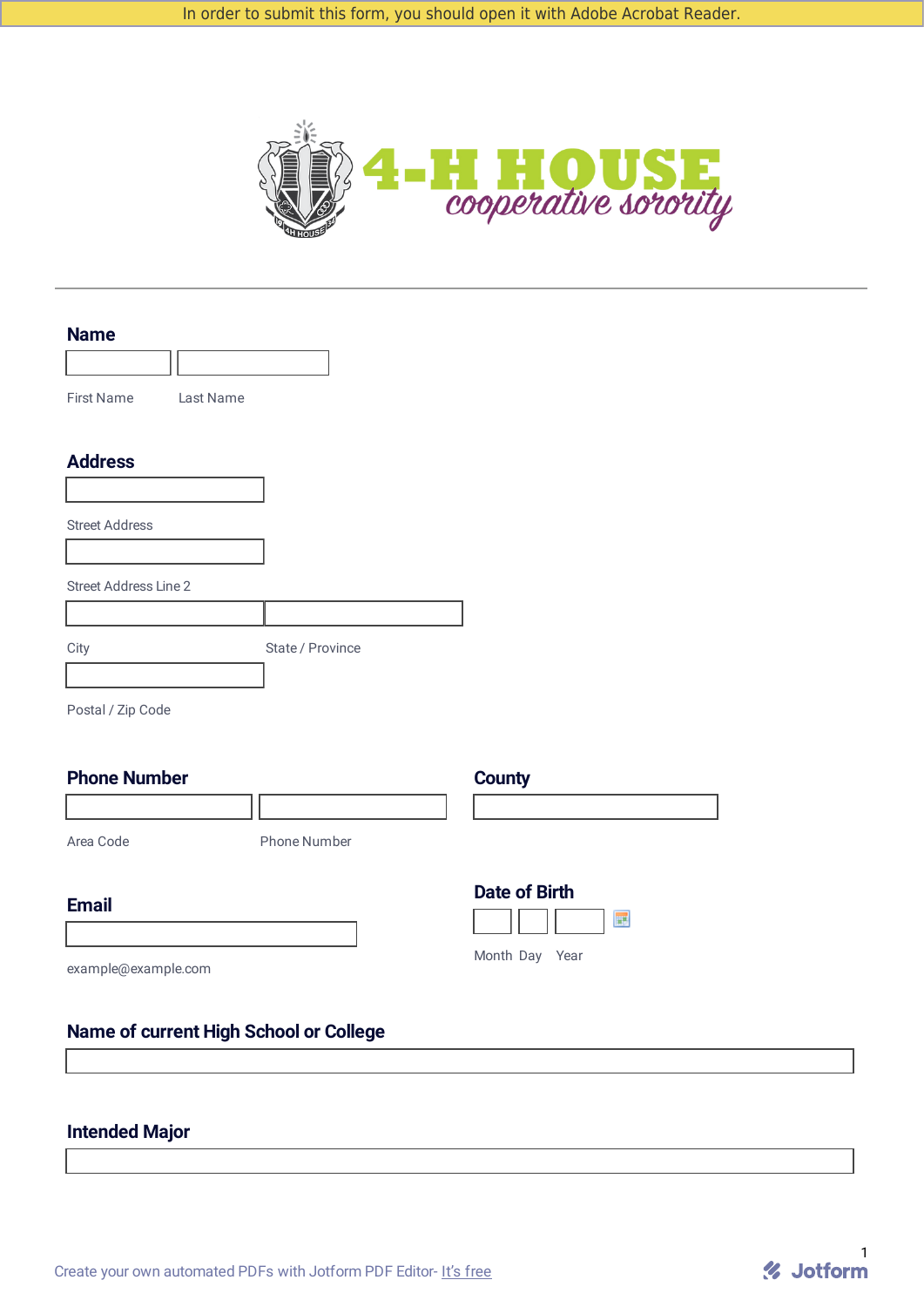#### **Parent's Names**

# **Parent's Email Address**

example@example.com

#### **Parent's Phone Number**

Area Code Phone Number

### **Please Check the Applicable Box or Boxes**

- $\Box$  I have 3 or more vears of 4-H Club or 4-H Group experience. I have included a letter of recomendation from a 4-H leader or 4-H staff member.
- $\Box$  My sister, mother, grandmother, aunt, or other family member lived at 4-H House and I have 3 or more years of leadership experience in a youth organization. I have included a letter of recommendation from a 4-H House Alumnus.
- $\Box$  I have 3 or more vears of leadership experience in a nationally recognized youth organization. I have included a letter of recommendation from a leader or advisor affiliated with the youth organization.

### **Please specify dates of leadership experience in 4-H or another nationally recognized youth organization:**

**2) In a brief summary, please tell about your experiences in 4-H and/or your other nationally recognized youth organizations, and the things you have learned and/or the skills you have gained.**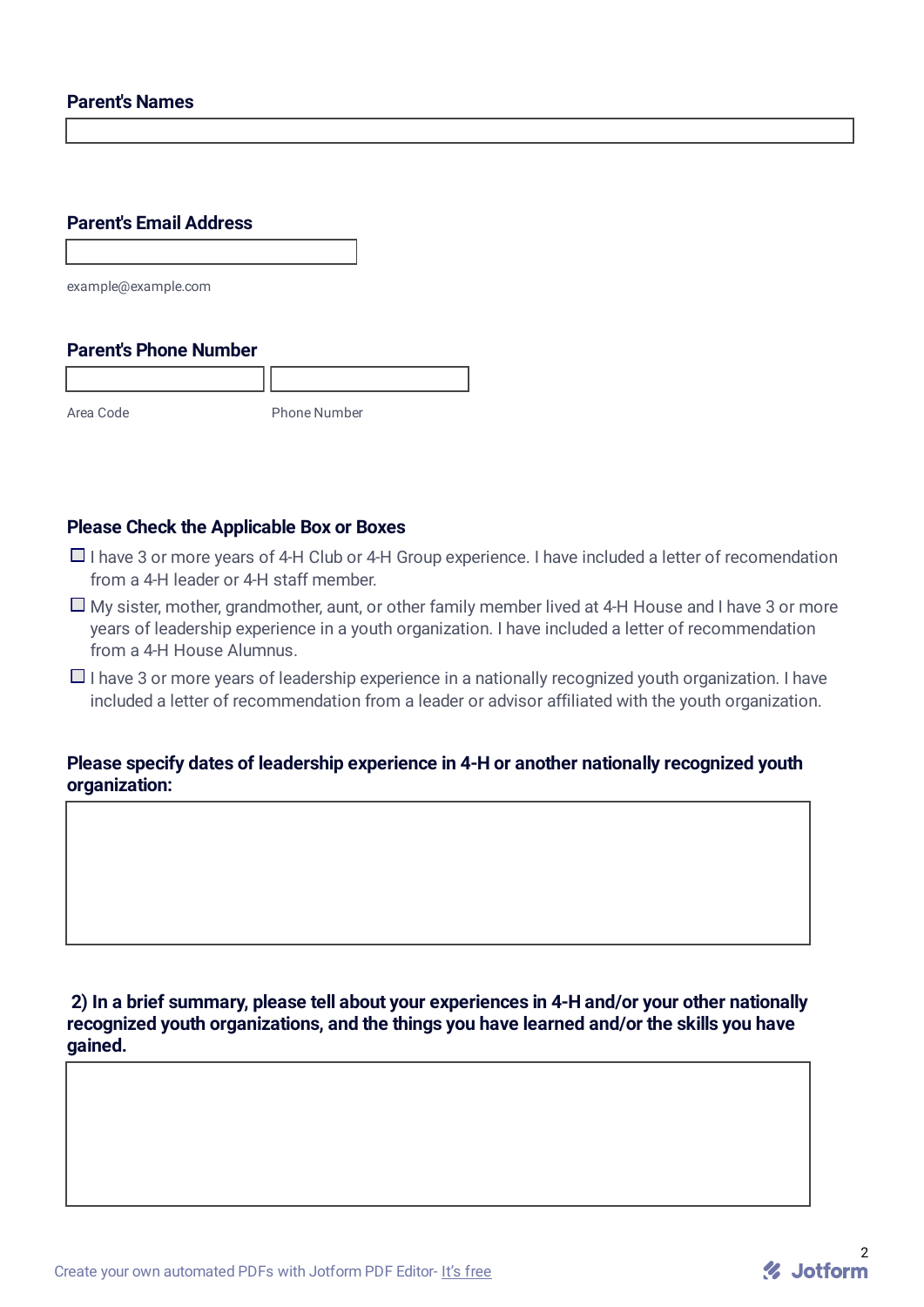**Please list any school, community, church, or employment activities and how you plan to use the skills you have gained from these experiences to benefit the house.**

#### **Please list any academic achievements.**

## **Autobiography Video**

Please record a 3-5-minute video autobiography introducing yourself to the interview committee. Please Include; your planned major, why you are interested in 4-H House, how you reached these choices as well as any other information that will allow us to get to know you better. \*Although this is a professional video, we want the chance to get to know you! If you have time, feel free to share about your passions and let your personality shine through!

**Submission: When finished with the video autobiography, create a singular Google Drive Folder labeled, Firstname\_last\_interviewvideo2021.Then share the singular folder with 4hhouseinterview@gmail.com. Please grant us the ability to view and share your video.**

#### **How did you find out about 4-H House?**